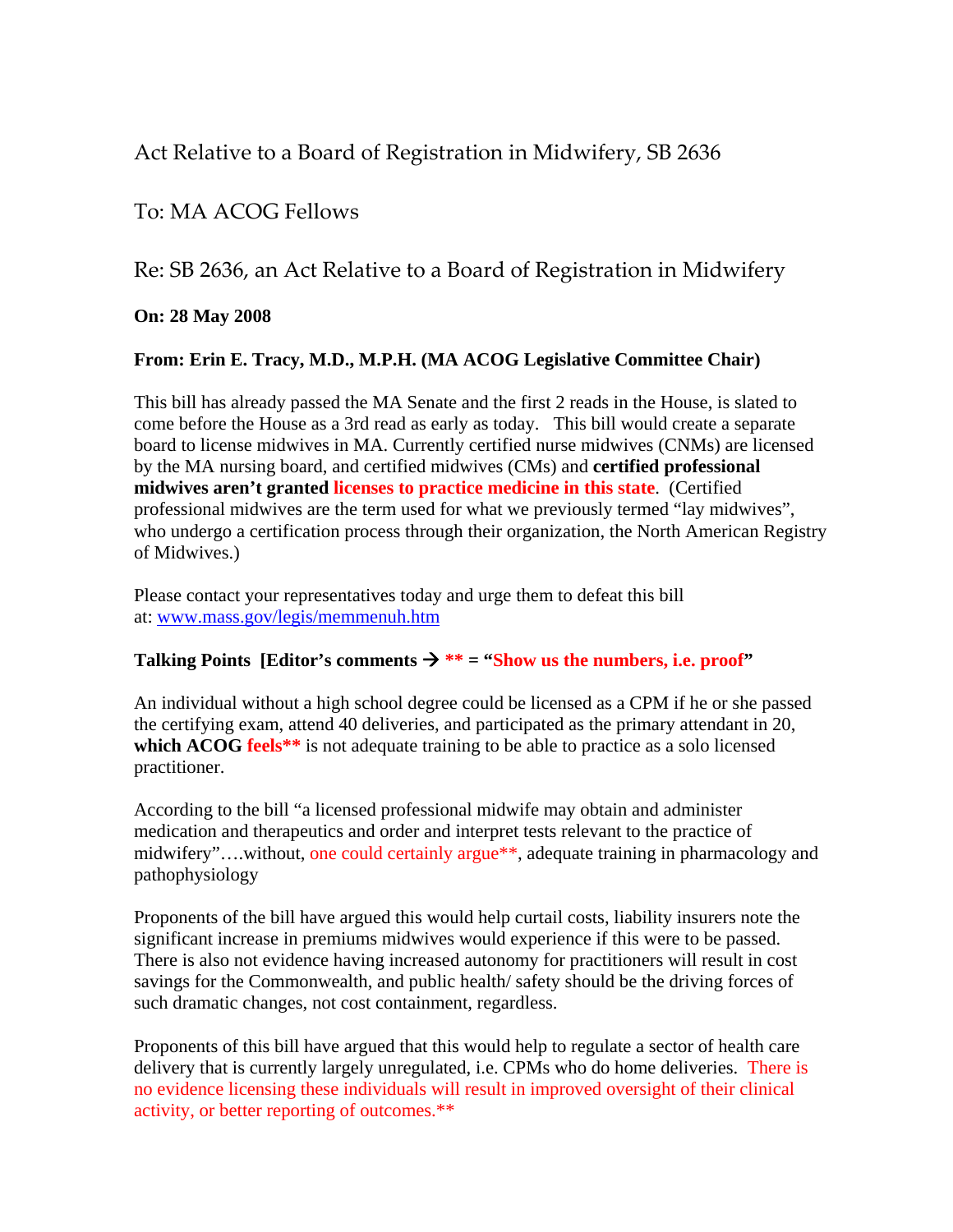A minority of states currently license CPMs. One could argue\*\* that licensing CPMs would be tantamount to the state officially saying these individuals have met rigorous training standards and are adequately trained to provide health care in this state. It would also potentially encourage CPMs who can't get licenses in other states to move to MA\*\* and take care of pregnant women, and possibly\*\* increase the rate of home deliveries, which are fraught with the potential for unpredictable obstetrics disasters\*\* (i.e. shoulder dystocia, postpartum hemorrhage, cord prolapse, amniotic fluid embolism).

The answer to improving access to primary care services does not lie in offering licenses to those who are not adequately trained\*\* to provide these services.

**Mass. Medical Society and ACOG vehemently oppose this bill. The AMA has filed amicus briefs in other states because of concerns regarding public safety of licensing some of these providers.** 

**The current system, recognized by ACOG, is working well.**\*\* The certified nurse midwives who practice in this state provide a valuable service to our patients, and expanding the numbers of those who are less trained is not necessary, and potentially dangerous\*\*, for our patients and the babies they carry.

The MA ACOG Lobbyists make the following recommendations regarding contacting your legislators:

Dr. Smith is an ob/gyn who lives in Milton, is a member of a group practice with offices in Hanover and delivers babies at South Shore Hospital in Weymouth. Dr. Smith should contact her representative from Milton where she lives and votes, the rep serving Hanover where she has an office, and the rep serving Weymouth where South Shore Hospital is located.

[www.mass.gov/legis](http://www.acog.org/cgi-shl/leaving.pl?http://www.mass.gov/legis) is a good website that will link a constituent to their state representative along with the rep's e-mail, mailing address and telephone numbers. Some cities and towns have more than one rep so they should feel free to contact all as the case may be. **If ACOG members could report back to you when they receive a response that would be helpful for our purposes so that we can identify those solidly in our corner**. Please let me know if you need anything else. We will be working things on our end in the meantime.

Maureen Glynn, Esq. One Beacon Street, Suite 1320 Boston, MA 02108 617-720-1900 x 286 Mobile : 617-875-7222